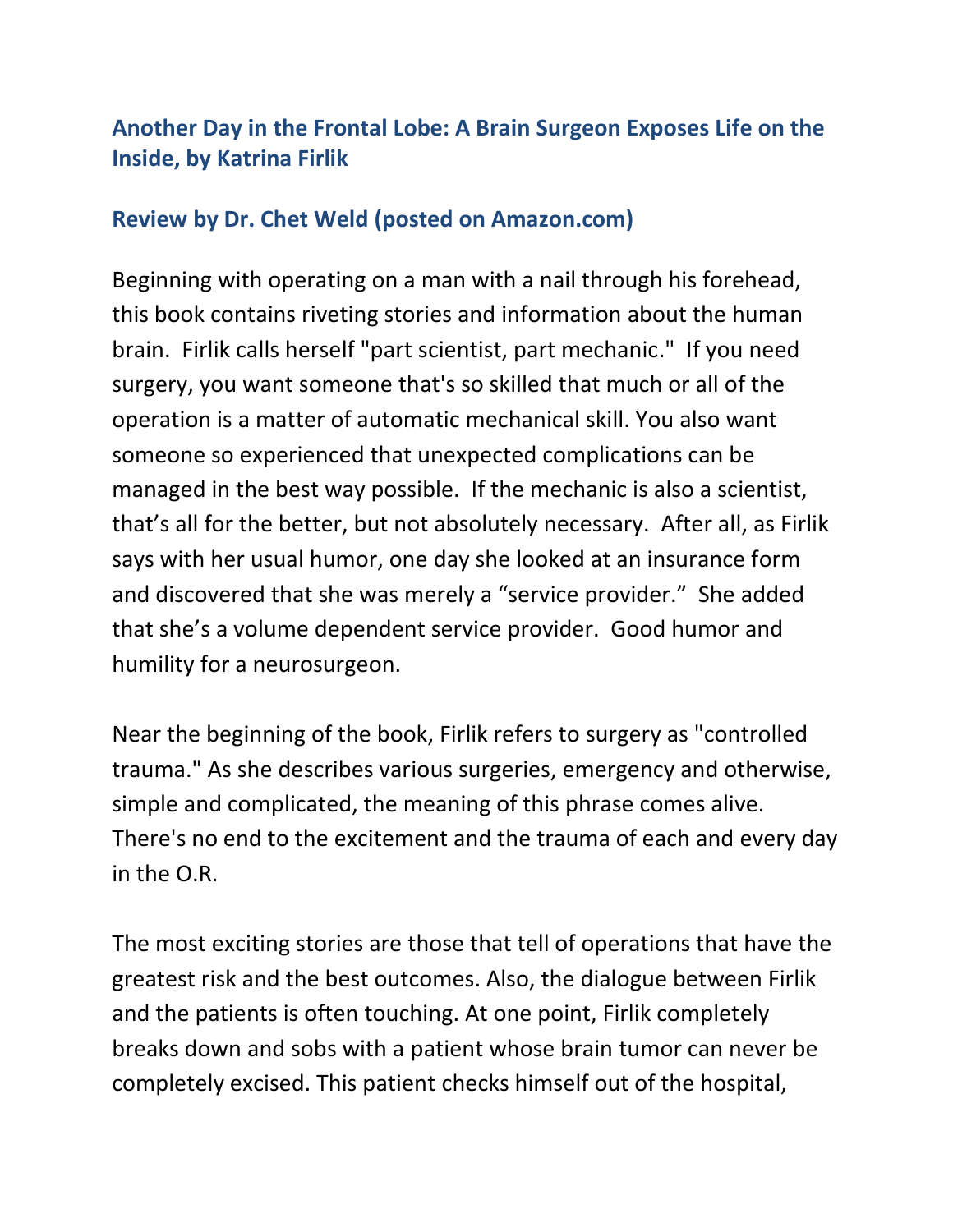rather than endure another surgery that will still have to be repeated (due to a "glioblastoma").

I appreciate, too, how Firlik gives us an inside look into how surgeons talk to each other, e.g., "Better lucky than good," "Is this a guy (a potential colleague) you really want in your foxhole?", "Ah, the sound of neurosurgery!" (due to the drills and tools), and many more "vernacular" sayings of this unusual culture of brain surgeons. After a long day's night, Firlik returned home for sleep. But because her husband, a fellow neurosurgeon, smelled "bone dust" on her, she had to shower before turning in!

I also appreciate learning tidbits of information about different lobes of the brain, as well as some of the elementary points she makes regarding the functions of the different parts, information about neuroplasticity, the dangers of certain operations, the futility of one operation in particular, and the victory stories of saved lives, due to the brain surgeon's expertise.

Firlik does not claim to have all the answers. Quite to the contrary. She presents the issue of, "What is consciousness?" to which there is no certain answer. So the effect of the book is that the more you learn, the more you want to learn; and no matter what you learn, certain mysteries about the human brain remain or deepen.

Most of all, I like the humanness that Firlik reveals about herself and other surgeons. I've often told my own clients, "I don't have perfect counseling sessions, but by session's end, I'm confident that we will